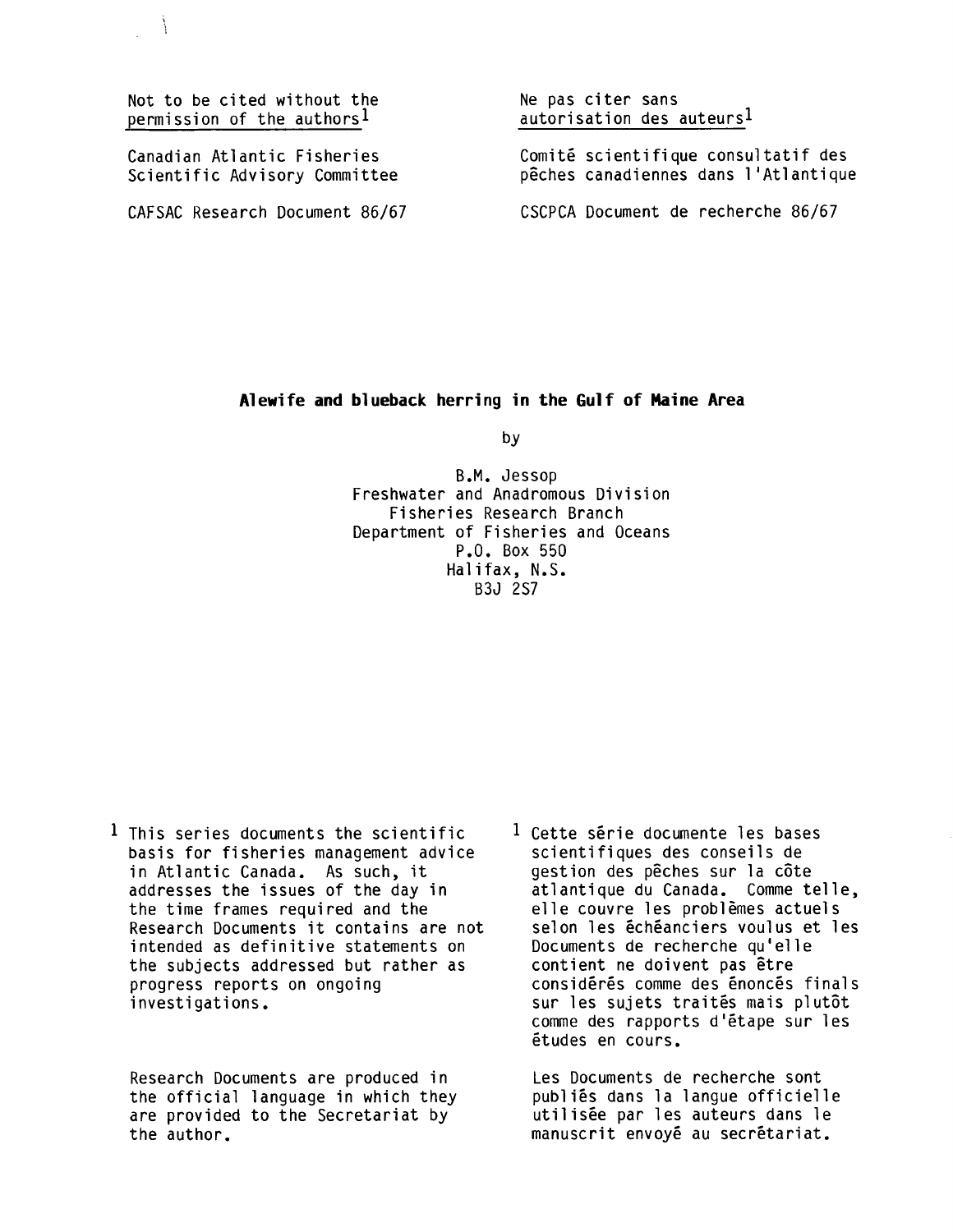## Abstract

The fisheries for alewives (Alosa pseudoharengus) and blueback herring (A. aestivalis) in the Gulf of Maine area (NAFO Divisions 4X and 5Y and Subdivision 5Ze) are reviewed. Marine exploitation is presently minor relative to freshwater exploitation. Marine statistical boundaries are, in this case, a poor choice for management of these anadromous species, which are best managed on a river system basis.

## Resume

Le présent document étudie les pêches de gaspareau (Alosa pseudoharengus) et d'alose d'été (Alosa aestivalis) du secteur du golfe du Maine (Divisions 4X et 5Y et subdivision 5Ze de l'OPANO). L'exploitation en mer étant actuellement minime par rapport a 1'exploitation en eau douce, l'utilisation des zones statistiques marines ne convient pas à la gestion de ces espèces anadromes. La gestion selon les rivières paraît ici plus appropriée.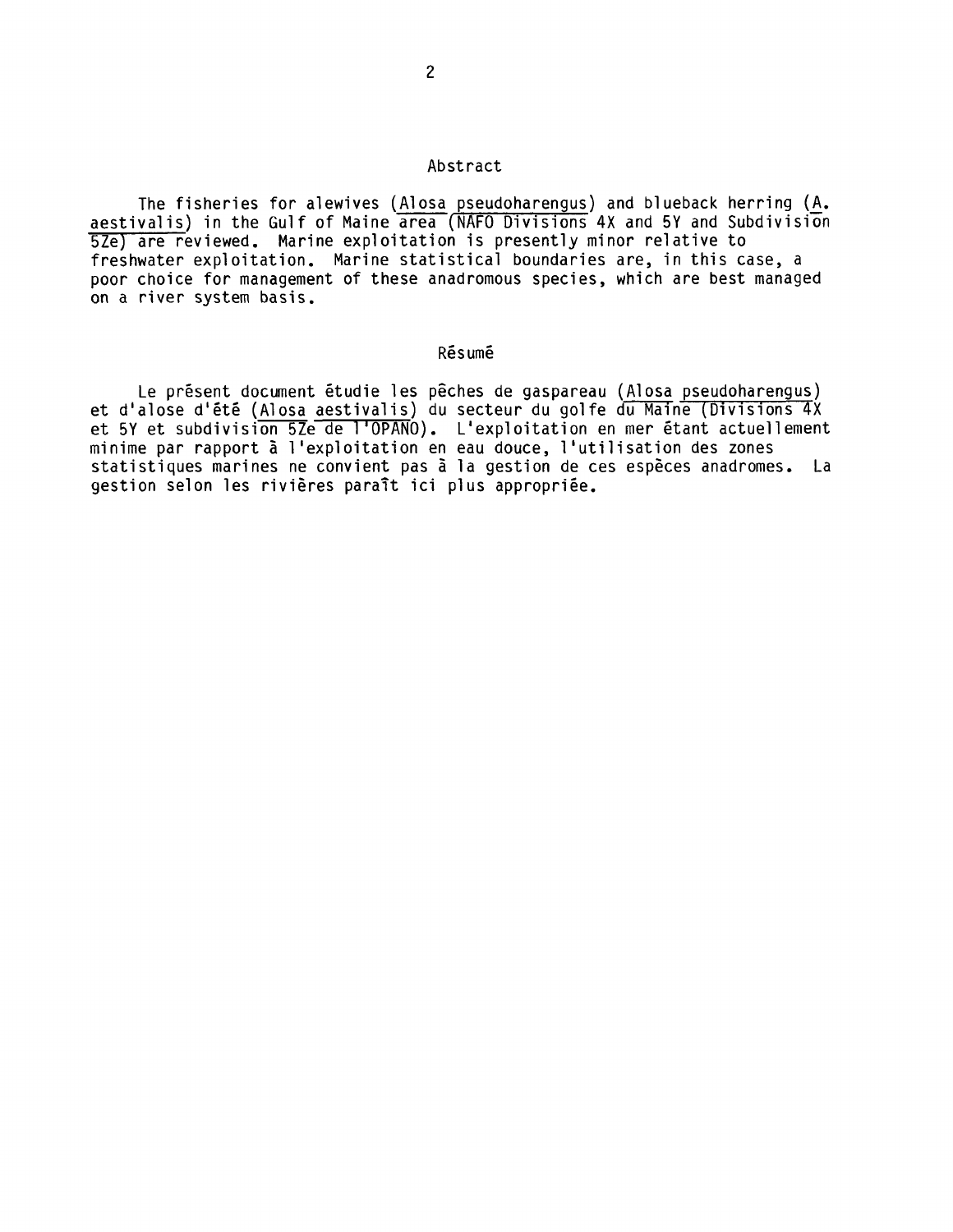Commercial fisheries for anadromous alewives (Alosa pseudoharengus) and blueback herring (A. aestivalis), collectively referred to as gaspereau in Canada and river herring in the United States, occur in marine, estuarine and freshwater environments in the Gulf of Maine area (NAFO Divisions 4X and 5Y and Subdivision 5Ze; Fig. 1). Prior to the 1960s, management and regulation of these species during their marine phase was nonexistent because there were no domestic, directed fisheries for them, they were infrequently taken as by-catch, and they had a low economic value. The boundaries of the previous ICNAF (International Commission for Northwest Atlantic Fisheries), now NAFO (Northwest Atlantic Fisheries Organization), statistical areas are not relevant to the biology of these species and can be considered marine management areas only insofar as they are administrative limits for the collection of catch statistics. In Division 4X, estuarine and freshwater catch statistics are obtained for 35 Fishery Statistical Districts, of which four are inland on the Saint John River. The four inland districts are excluded from the compilation of Division 4X alewife catch statistics. The boundaries of the Fishery Statistical Districts were also presumably set for administrative convenience (many follow county lines) and have no biological meaning. In Division 5Y, freshwater catch statistics are obtained for individual river systems and then summarized by county.

The unit stock for anadromous species exploited in freshwaters is preferably based on the biological population because of the ability to home to a parent stream. The homing ability of salmonids is well documented [see the reviews by Leggett (1977) and Hasler and Scholz (1983)]. Amongst the anadromous clupeids, American shad (Alosa sapidissima) have been shown capable of returning to a home stream and to a natal tributary (Walburg and Nichols 1967; Carscadden and Leggett 1975). Homing by alewives is implied by the numerous successful restockings of barren streams (Rounsefell and Stringer 1943; Bigelow and Schroeder 1953; Havey 1961) and by studies of interpopulation variation in morphometrics and meristics (Messieh 1977). Olfaction is important in the stream selection process for salmonids (Hasler and Scholz 1983); American shad (Dodson and Leggett 1973) and probably also for alewives and blueback herring. Thunberg (1971) has demonstrated that alewives can select the "home" water when given a choice. Where alewives and blueback herring cohabit, the unit stock will usually include both species because both enter freshwater within a short time of each other, both may be widely distributed throughout the river system and a distinction between species is not made by fishermen or catch statistics.

During the marine phase of their life history, alewives and blueback herring undertake extensive seasonal migrations along the Atlantic coast (Neves 1981; Jessop, unpublished data) much as do American shad (Dadswell et al. 1983). Within the Gulf of Maine Area, marine fisheries are believed to harvest fish of mixed origins but the degree of intermixing is unknown. Blueback herring may not migrate as far north or south from their home rivers as do alewives.

Marine exploitation of alewives and blueback herring in the Gulf of Maine Area is minor relative to freshwater exploitation, with the exception of the period between the late 1960s and 1970s when eastern bloc fishing fleets harvested large quantities from Subdivision 5Ze (and 5Zw; Table 1). Since then, marine catches of these species have declined at least partly in response to regulations imposed on the foreign fleets by Canada and the United States subsequent to the declaration by each country of extended economic jurisdiction zones. In Canadian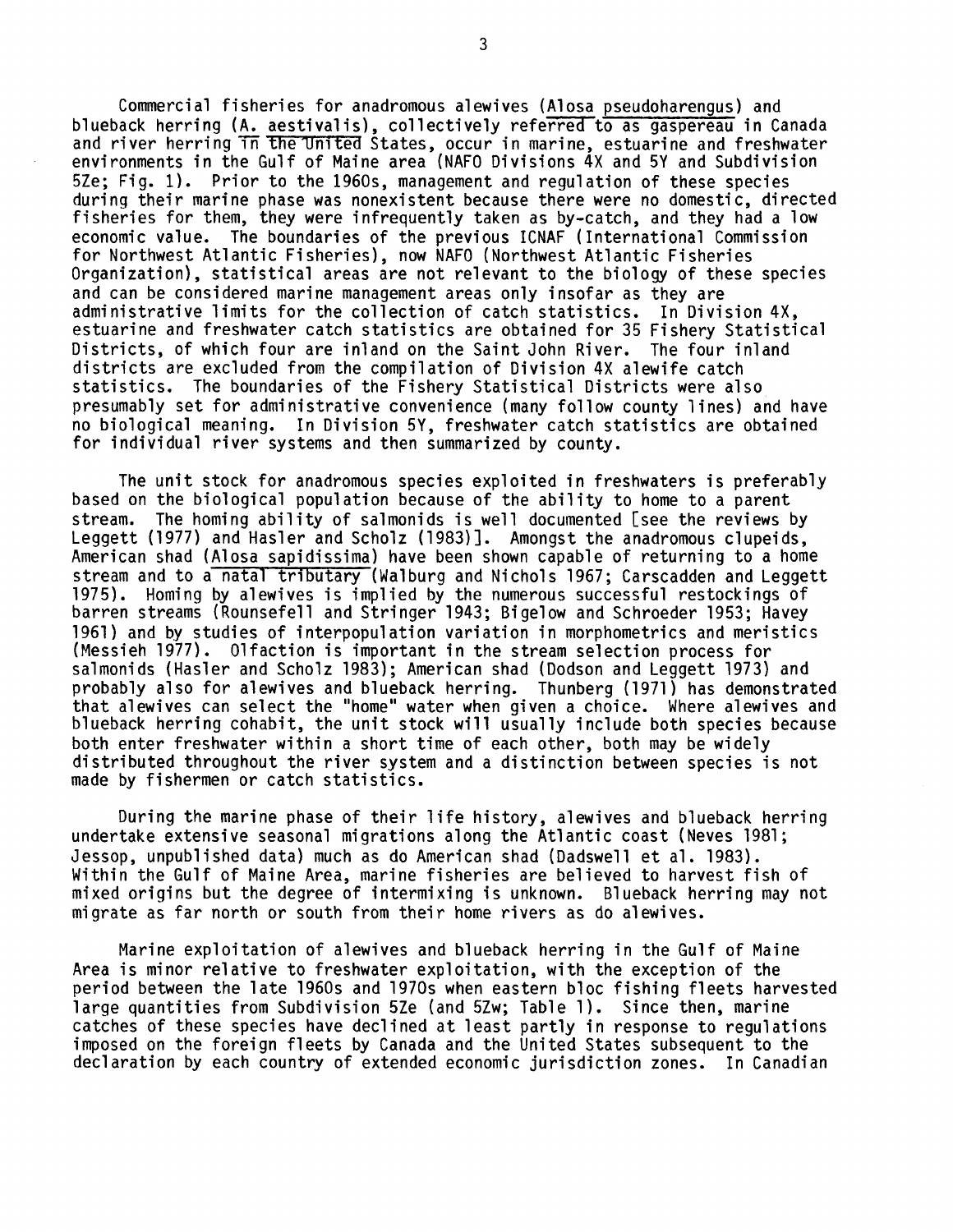waters, the marine harvest of gaspereau by foreign vessels is now limited to a by-catch that must not exceed the greater of 2,500 kg or 10 percent of the weight of all fish on board the vessel. The nature of domestic fisheries is such that few gaspereau are expected to be caught, except perhaps in the herring purse-seine fishery. Separation of the by-catch from the target species in this case would be difficult. Variable, usually small, quantities of gaspereau are also harvested in the herring-weir fisheries of the lower Bay of Fundy and the weir fisheries of Minas Basin. In American waters, foreign fleets are limited to an annual by-catch quota of 100 t; domestic fishermen are not restricted and no records are maintained of domestic by-catch, which is believed to be small. A potential for interjurisdictional conflicts exists for marine gaspereau fisheries.

The accuracy of freshwater and marine catch statistics for gaspereau has often been questioned, e.g., Richkus and DiNardo (1984). Various methods are used to catch gaspereau in freshwater, some of which do not have their catches reported or recorded. For example, the often substantial catches made by recreational and bait dip-net fishermen go unrecorded in Divisions 4X and 5Y. Landings in Fishery Statistical Districts may be recorded where sold, i.e., at a fishplant in another district, rather than where caught. Doubt also exists about the reliability and meaning of the catch records maintained for or by the towns or their designated agents for the fisheries of individual rivers in coastal New England states (Rounsefell and Stringer 1943; Richkus and DiNardo 1984). Market factors may also influence fishing effort and subsequent catch. Consequently, reported landings of gaspereau may not accurately represent stock abundance. Inaccuracies in freshwater landings will be carried over into the ICNAF/NAFO statistics for Divisions 4X and 5Y.

The ICNAF Statistical Bulletin lists catches prior to 1973 for alewives only. Both alewives and blueback herring were considered distinct from alewives for record purposes but identification was either infrequently or incorrectly made in the field and no blueback herring entries occur in Subarea 4 and few occur in Subarea 5 (specifically Areas 5Ze and 5Zw). The blueback herring catches that occur in Areas 5Ze are reported by the foreign fishing fleet. Catches made in freshwater are not separated by species and the nominal heading of alewives often includes large quantities of blueback herring. For example, the gaspereau catch of the Saint John River may consist of 20 to 40% blueback herring (Messieh 1977; Jessop, et al. 1982, 1983).

Unit stocks of alewives and blueback herring in freshwater are best defined on a home river system basis unless evidence for tributary substocks is available. In marine waters, the unknown degree of stock mixing and minimal information on the seasonal distribution of each species permits the use of arbitrarily defined boundaries such as the existing ones for statistical and managerial purposes.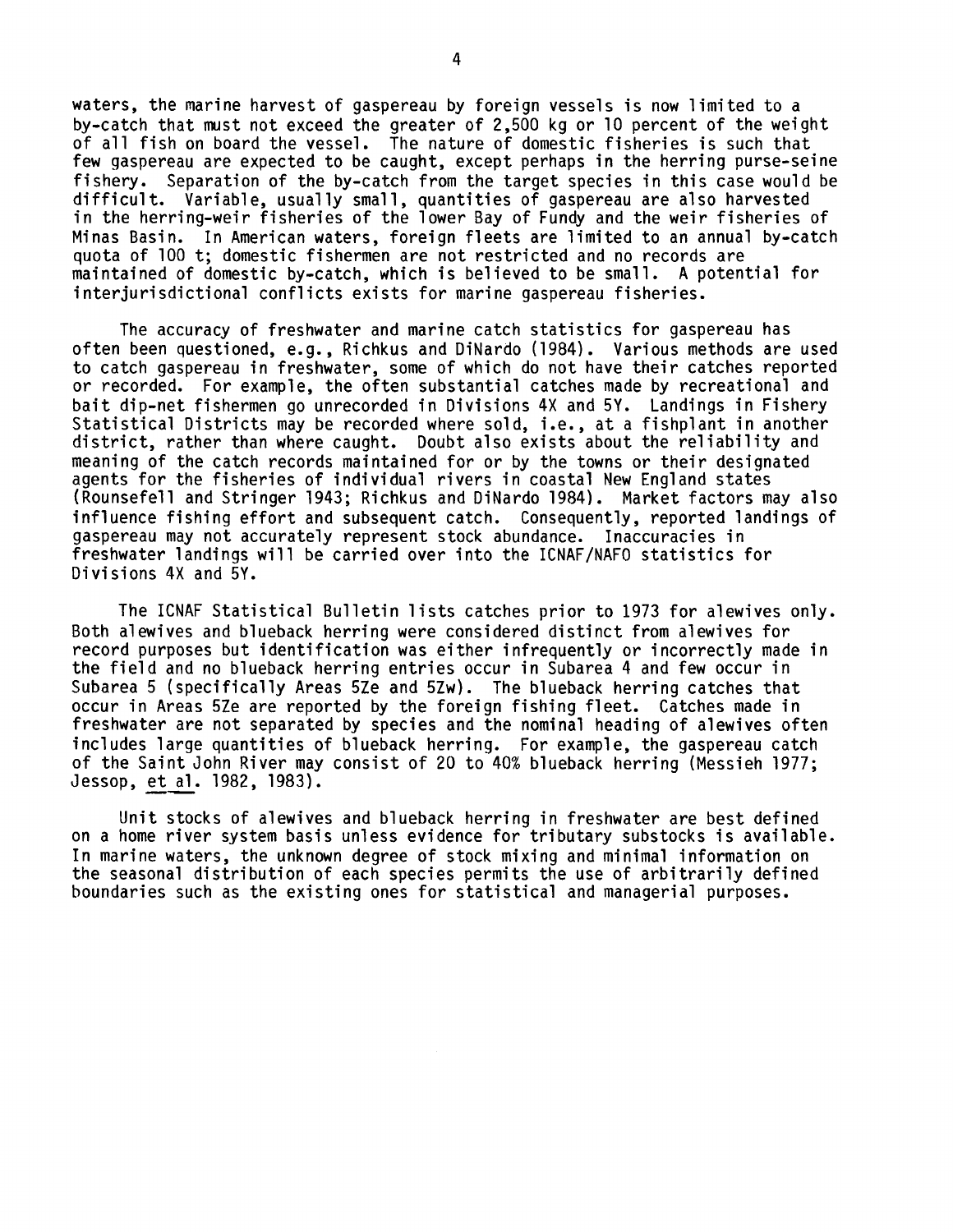## REFERENCES

- Bigelow, H.B., and W.C. Schroeder. 1953. Fishes of the Gulf of Maine. Fish. Bull. 53:101-112.
- Carscadden, J.E., and W.C. Leggett. 1975. Meristic differences in spawning populations of American shad, Alosa sapidissima: Evidence for homing to tributaries in the Saint John River, New Brunswick. J. Fish. Res. Board Can. 32:653-660.
- Dadswell, M.J., G.D. Melvin, and P.J. Williams. 1983. Effect of turbidity on the temporal and spatial utilization of the inner Bay of Fundy by American shad (Alosa sapidissima)(Pisces:Clupeidae) and its relationship to local fisheries. Can. J. Fish. Aquat. Sci. 40 (Suppl. 1):322-330.
- Dodson, J.J., and W.C. Leggett. 1973. Behaviour of adult American shad (Alosa sapidissima) homing to the Connecticut River from Long Island Sound.  $\overline{J}$ . Fish. Res. Board Can. 30:1,847-1,860.
- Hasler, A.D., and A.T. Scholz. 1983. Olfactory imprinting and homing in salmon. Springer-Verlag, Berlin. 134p.
- Havey, K.A. 1961. Restoration of anadromous alewives at Long Pond, Maine. Trans. Amer. Fish. Soc. 90:281-286.
- Jessop, B.M., A.H. Vromans, and W.E. Anderson. 1982. Life-history data on alewife and blueback herring, Mactaquac Dam, 1975-81. Can. Data Rep. Fish. Aquat. Sci. No. 367. 43p.
- Jessop, B.M., W.E. Anderson, and A.H. Vromans. 1983. Life-history data on alewife and blueback herring of the Saint John River, New Brunswick, 1981. Can. Data Rep. Fish Aquat. Sci. No. 426. 37p.
- Leggett, W.C. 1977. The ecology of fish migrations. Annu. Rev. Ecol. Syst. 8:285-308.
- Messieh, S.N. 1977. Population structure and biology of alewives (Alosa pseudoharengus) and blueback herring (A. aestivalis) in the Saint John River, New Brunswick. Env. Biol. Fish. 2:195-210.
- Neves, R.J. 1981. Offshore distribution of alewife, Alosa pseudoharengus, and blueback herring, Alosa aestivalis, along the Atlantic coast. U.S. Fish. Wildl. Serv. Fish. Bull. 79:473-485.
- Richkus, W.A., and G. DiNardo. 1984. Current status and biological characteristics of the anadromous alosid stocks of the eastern United States: American shad, hickory shad, alewife and blueback herring. Atlantic States Mar. Fish. Comm., Fish. Mgmt. Rep. 4, Washington, D.C., xix + 225p.
- Rounsefell, G.A., and L.D. Stringer. 1943. Restoration and management of the New England alewife fisheries with special reference to Maine. Trans. Amer. Fish. Soc. 73:394-424.
- Thunberg, B.E. 1971. Olfaction in parent stream selection by alewife. J. Anim. Behay. 19:217-225.
- Walburg, C.H., and P.R. Nichols. 1967. Biology and management of the American shad and status of the fisheries, Atlantic coast of the United States, 1960. U.S. Fish. Wildl. Serv. Spec. Sci. Rep. Fish. 550:1-105.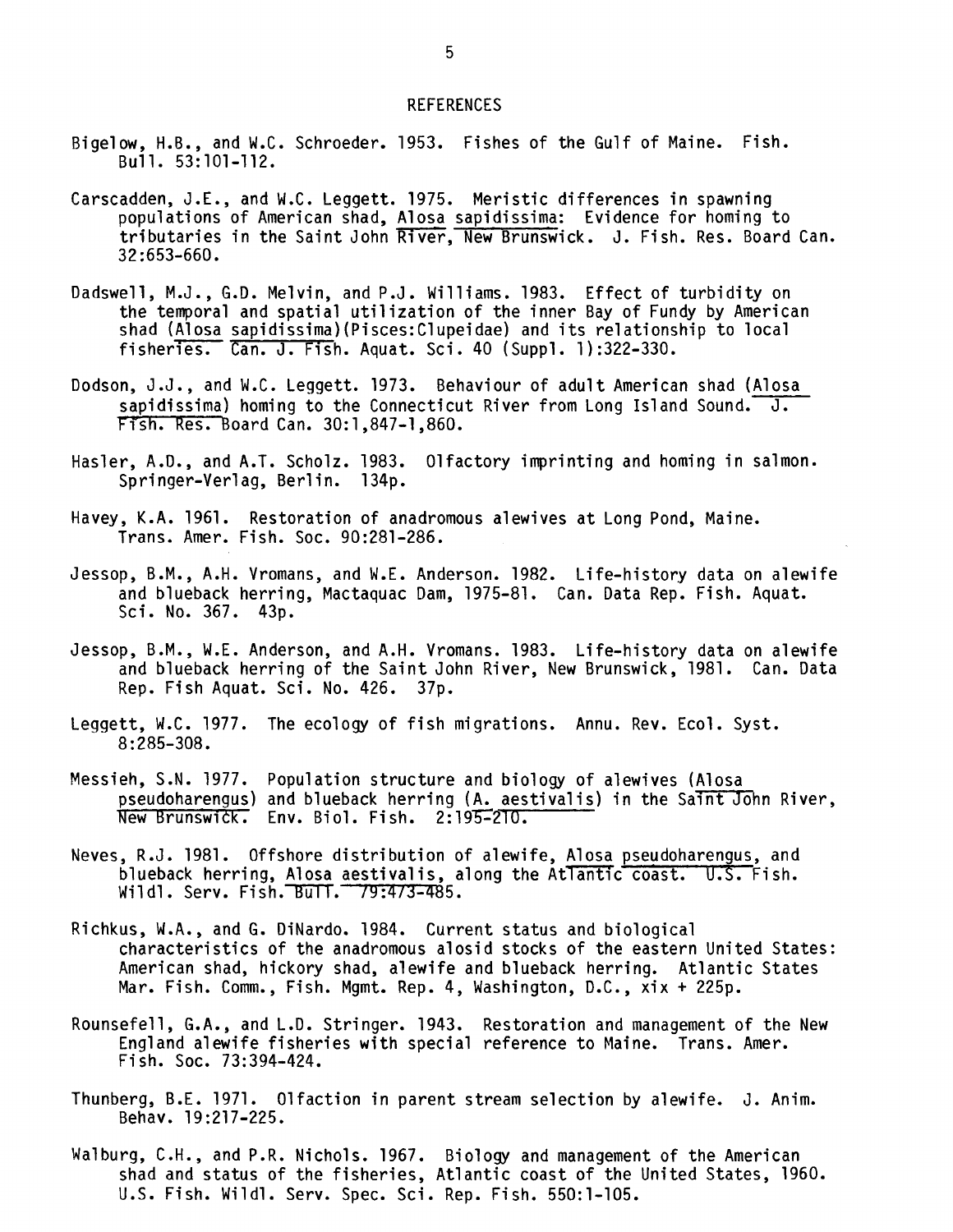| Year         | 4χ             | 5Y             | 5Ze            |
|--------------|----------------|----------------|----------------|
| 1954         | 2,107          |                | $-2$           |
| 1955         |                |                |                |
| 1956         |                |                |                |
| 1957         |                |                |                |
| 1958         |                |                |                |
| 1959         |                |                |                |
| 1960         |                |                |                |
| 1961         | 1,543          | 8,645          |                |
| 1962<br>1963 | 1,608          | 2,778          |                |
| 1964         | 1,264<br>1,056 | 5,615<br>2,485 |                |
| 1965         | 500            | 4,534          |                |
| 1966         | 877            | 3,944          |                |
| 1967         | 798            | 3,579          |                |
| 1968         | 633            | 958            | 541            |
| 1969         | 1,330          | 1,183          | 8,430          |
| 1970         | 714            | 1,332          | 4,126          |
| 1971         | 7,315          | 986            | 2,825          |
| 1972         | 4,943          | 1,006          | 4,761          |
| 1973         | 4,496          | 1,473          | 1,554          |
| 1974         | 5,127          | 1,577          | 1,213          |
| 1975         | 1,475          | 2,466          | 1,801          |
| 1976         | 2,922          | 1,540          | 185            |
| 1977         | 2,688          | 1,573          | 16             |
| 1978         | 1,994          | 1,267          | $\overline{c}$ |
| 1979         | 1,631          | 1,050          |                |
| 1980         | 1,661          | 1,200          | <sup>1</sup>   |
| 1981         | 608            | 1,056          |                |
| 1982         | 656            | 683            |                |

TABLE 1. Annual landings (t) of alewives in NAF( (ICNAF)l Statistical Areas for the Gulf of Maine, 1954-1982.

ICNAF statistics became NAFO statistics in 1979.

Dash indicates no record or no catch.